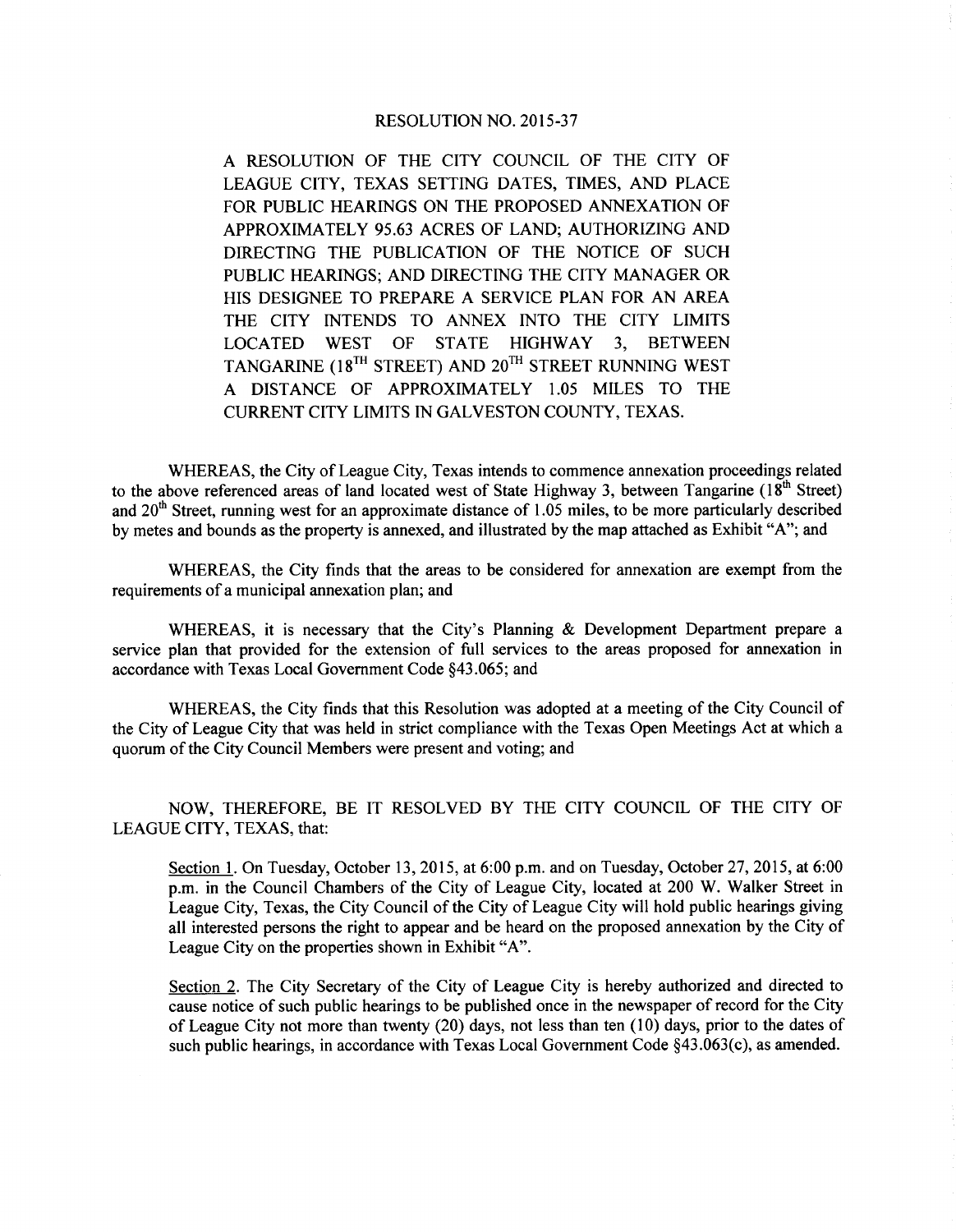Section 3. The City Manager or his designee shall prepare a service plan providing for extension of full municipal services to the areas described herein and illustrated on Exhibit "A" attached hereto.

Section 4. The City Manager or his designee shall cause to be prepared any necessary survey instruments to describe the proposed annexation area illustrated on Exhibit "A".

Section 5. The City Manager or his designee shall cause to be prepared any necessary development agreements offering exemption from annexation for <sup>a</sup> period of <sup>10</sup> years for any land appraised for ad valorem tax purposes as land for agricultural, wildlife management, or timber land in accordance with §43. 035 of the Texas Local Government Code; in the proposed annexation area illustrated on Exhibit "A".

Section 6. Should any portion or part of this Resolution be held for any reason invalid or unenforceable by <sup>a</sup> court of competent jurisdiction, the same shall not be construed to affect any other valid portion hereof, but all valid portions hereof shall remain in full force and effect.

PASSED AND ADOPTED on the 25th day of August, 2015.

TIMOTHY Mayor

ATTEST:

<u>Diana M.</u>

DIANA M. STAPP, City Secretary

APPROVED AS TO FORM:

NGHIEM V. DOAN City Attorney